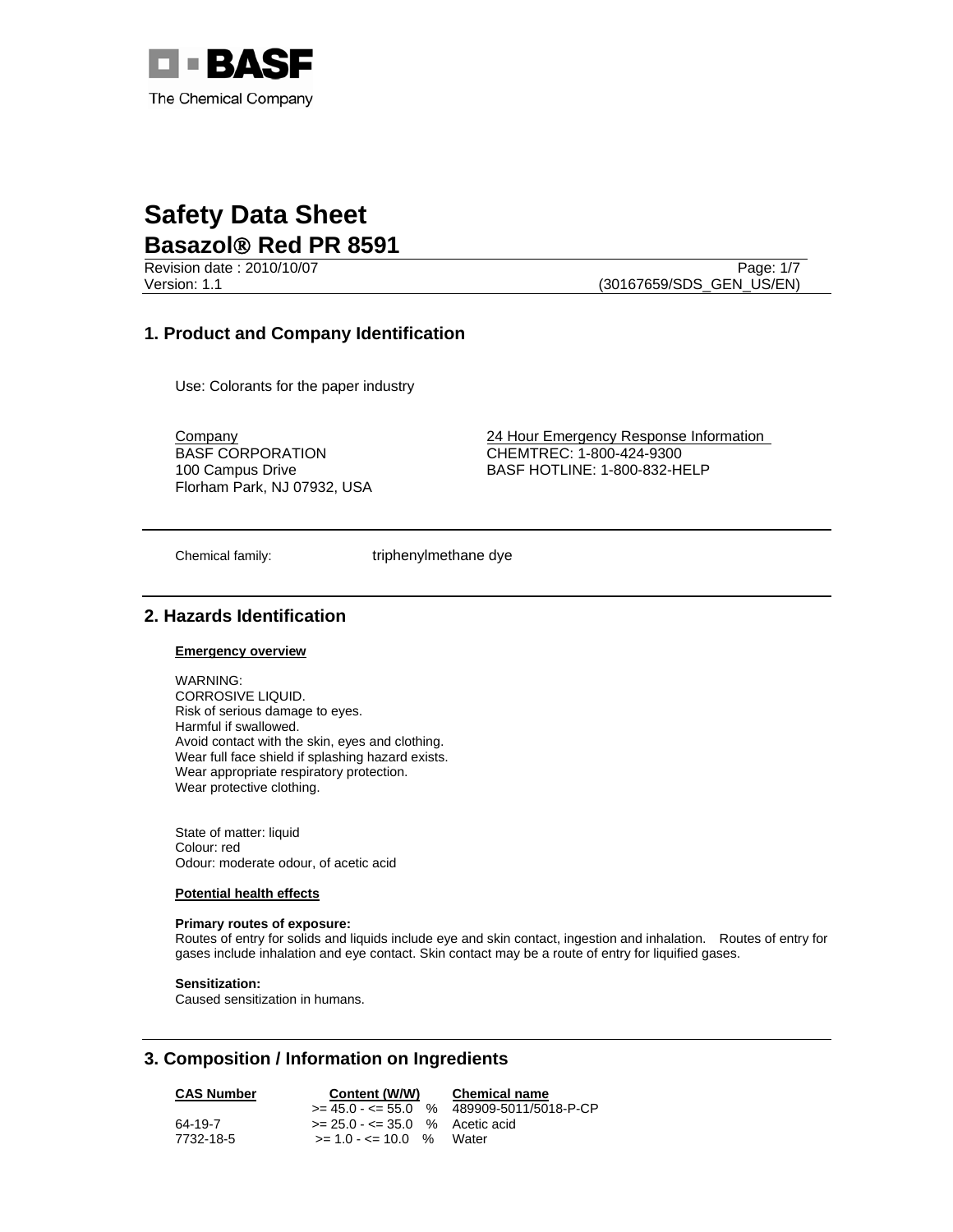Revision date : 2010/10/07 Page: 2/7

Version: 1.1 (30167659/SDS\_GEN\_US/EN)

25265-71-8 >= 1.0 - <= 10.0 % dipropylene glycol

## **4. First-Aid Measures**

#### **General advice:**

Remove contaminated clothing.

#### **If inhaled:**

Remove the affected individual into fresh air and keep the person calm. Assist in breathing if necessary. Immediate medical attention required.

#### **If on skin:**

Wash affected areas thoroughly with soap and water. Immediate medical attention required.

#### **If in eyes:**

In case of contact with the eyes, rinse immediately for at least 15 minutes with plenty of water. Immediate medical attention required.

#### **If swallowed:**

Rinse mouth and then drink plenty of water. Do not induce vomiting. Never induce vomiting or give anything by mouth if the victim is unconscious or having convulsions. Immediate medical attention required.

## **5. Fire-Fighting Measures**

| Flash point:<br>Information on: Acetic acid<br>Flash point:<br>Autoignition: | >100 °C  |                                      |  |
|------------------------------------------------------------------------------|----------|--------------------------------------|--|
|                                                                              | 39 °C    | (other, closed cup) Literature data. |  |
|                                                                              |          | not determined                       |  |
| Information on: Acetic acid<br>Autoignition:                                 | 463 $°C$ | Literature data.                     |  |
| Self-ignition temperature:                                                   |          | not self-igniting                    |  |
| Suitable extinguishing media:                                                |          |                                      |  |

## water spray, dry powder, carbon dioxide, foam

#### **Hazards during fire-fighting:**

No particular hazards known.

#### **Protective equipment for fire-fighting:**

Firefighters should be equipped with self-contained breathing apparatus and turn-out gear.

## **6. Accidental release measures**

#### **Environmental precautions:**

This product is regulated by CERCLA ('Superfund').

#### **Cleanup:**

For small amounts: Do not spread product with water. Pick up with suitable absorbent material. Dispose of absorbed material in accordance with regulations. Place into corrosion proof drums. For large amounts: Dike spillage. Pump off product. For residues: Oxidize with sodium hypochlorite or hydrogen peroxide. Do not spread product with water.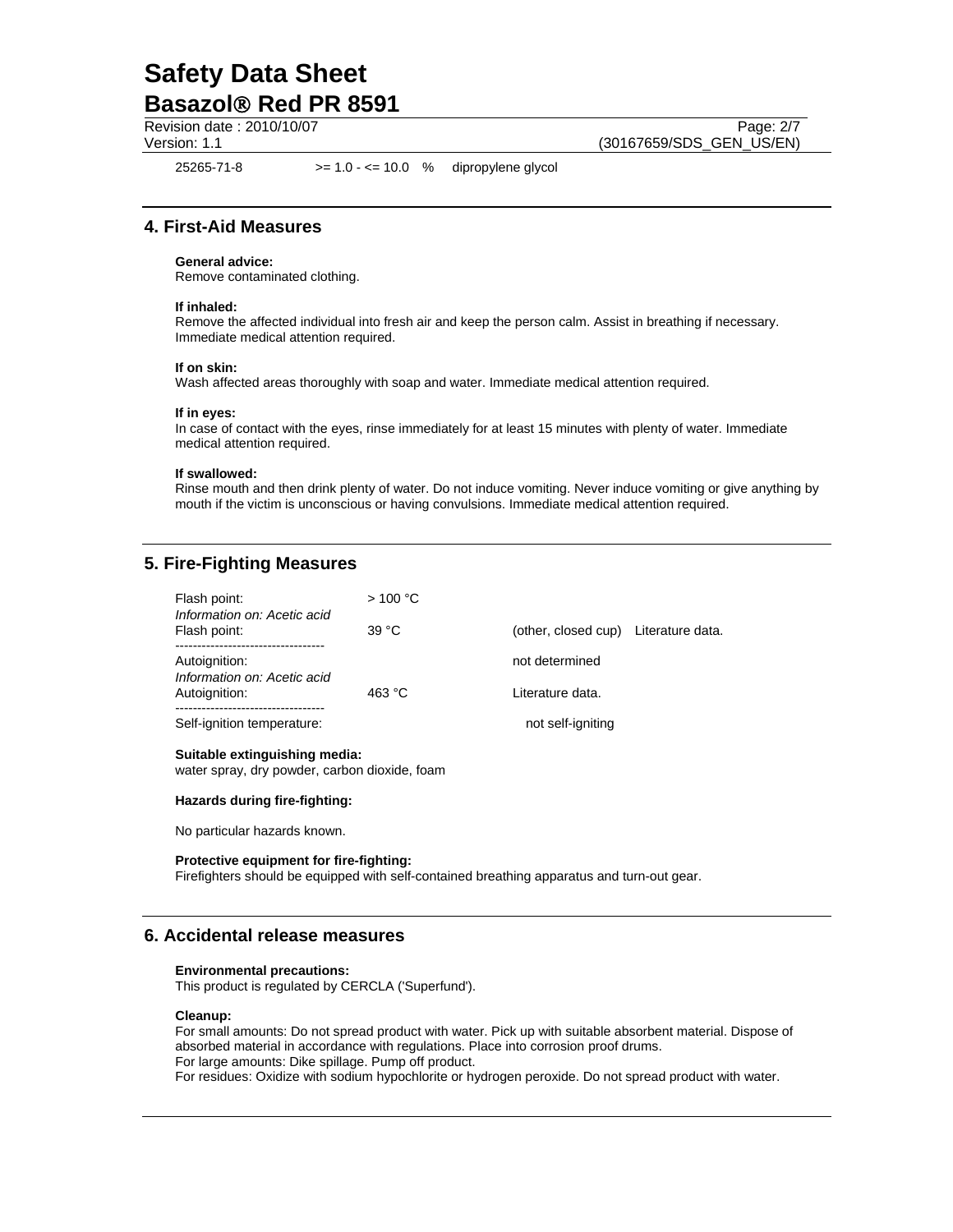Revision date : 2010/10/07 Page: 3/7

Version: 1.1 (30167659/SDS\_GEN\_US/EN)

## **7. Handling and Storage**

### **Handling**

**Protection against fire and explosion:** No explosion proofing necessary.

### **Storage**

**General advice:** Store protected against freezing.

### **8. Exposure Controls and Personal Protection**

#### **Advice on system design:**

Provide local exhaust ventilation to maintain recommended P.E.L.

#### **Personal protective equipment**

#### **Respiratory protection:**

Wear respiratory protection if ventilation is inadequate.

#### **Hand protection:**

Chemical resistant protective gloves

#### **Eye protection:**

Tightly fitting safety goggles (chemical goggles). Wear face shield if splashing hazard exists.

#### **General safety and hygiene measures:**

Eye wash fountains and safety showers must be easily accessible. Wear protective clothing as necessary to prevent contact. Avoid inhalation of vapours/mists. Wash soiled clothing immediately.

## **9. Physical and Chemical Properties**

Form: liquid<br>Odour: liquid mode moderate odour, of acetic acid Colour: red pH value: approx. 2 - 3.5 Freezing point: 45 °C Boiling point: approx. 100 °C (1 ATM) Vapour pressure:  $(20 °C)$  not applicable Density:  $1.1 \text{ g/cm}$  ( 20 °C) Viscosity, dynamic:  $\blacksquare$ Solubility in water: miscible miscible Miscibility with water: soluble

## **10. Stability and Reactivity**

**Conditions to avoid:** Avoid extreme heat.

**Substances to avoid:** No substances known that should be avoided.

#### **Hazardous reactions:**

The product is chemically stable.

# **Decomposition products:**

No hazardous decomposition products known.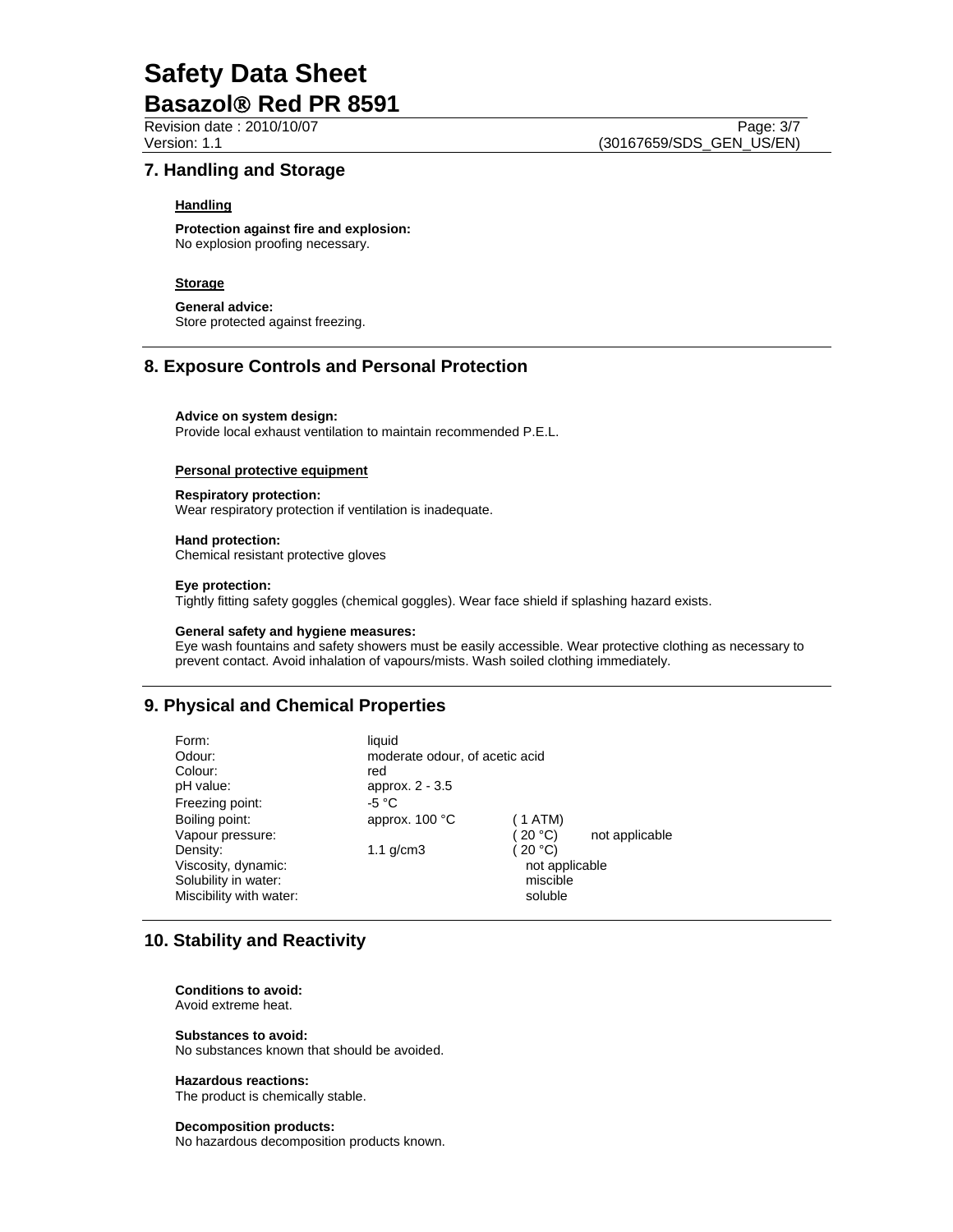Revision date : 2010/10/07 Page: 4/7

Version: 1.1 (30167659/SDS\_GEN\_US/EN)

**Corrosion to metals:**  Corrosive effect on metals.

**Oxidizing properties:**  Not an oxidizer.

# **11. Toxicological information**

#### **Acute toxicity**

**Oral:**

*Information on: Acetic acid Type of value: LD50 Species: rat (male) Value: 3,310 mg/kg Literature data.*  ----------------------------------

#### **Irritation / corrosion:**

**Skin:** 

*Information on: Acetic acid Species: rabbit Result: strongly corrosive Method: BASF-Test*  ----------------------------------

#### **Eye:**

*Information on: Acetic acid Species: rabbit Result: Risk of serious damage to eyes. Method: Draize test*  ----------------------------------

#### **Other Information:**

The product has not been tested. The statement has been derived from the properties of the individual components.

# **12. Ecological Information**

#### **Fish**

*Information on: Acetic acid Acute: DIN 38412 Part 15 Leuciscus idus/LC50 (48 h): 410 mg/l Nominal concentration. The product will cause changes in the pH value of the test system. The result refers to an neutralized sample. Literature data.*  ----------------------------------

#### **Aquatic invertebrates**

*Information on: Acetic acid Acute: DIN 38412 Part 11 static Daphnia magna/LC50 (24 h): 95 mg/l Nominal concentration. The product will cause changes in the pH value of the test system. The result refers to an unneutralized sample. After neutralization a reduction in harmful effect can be observed. Literature data.*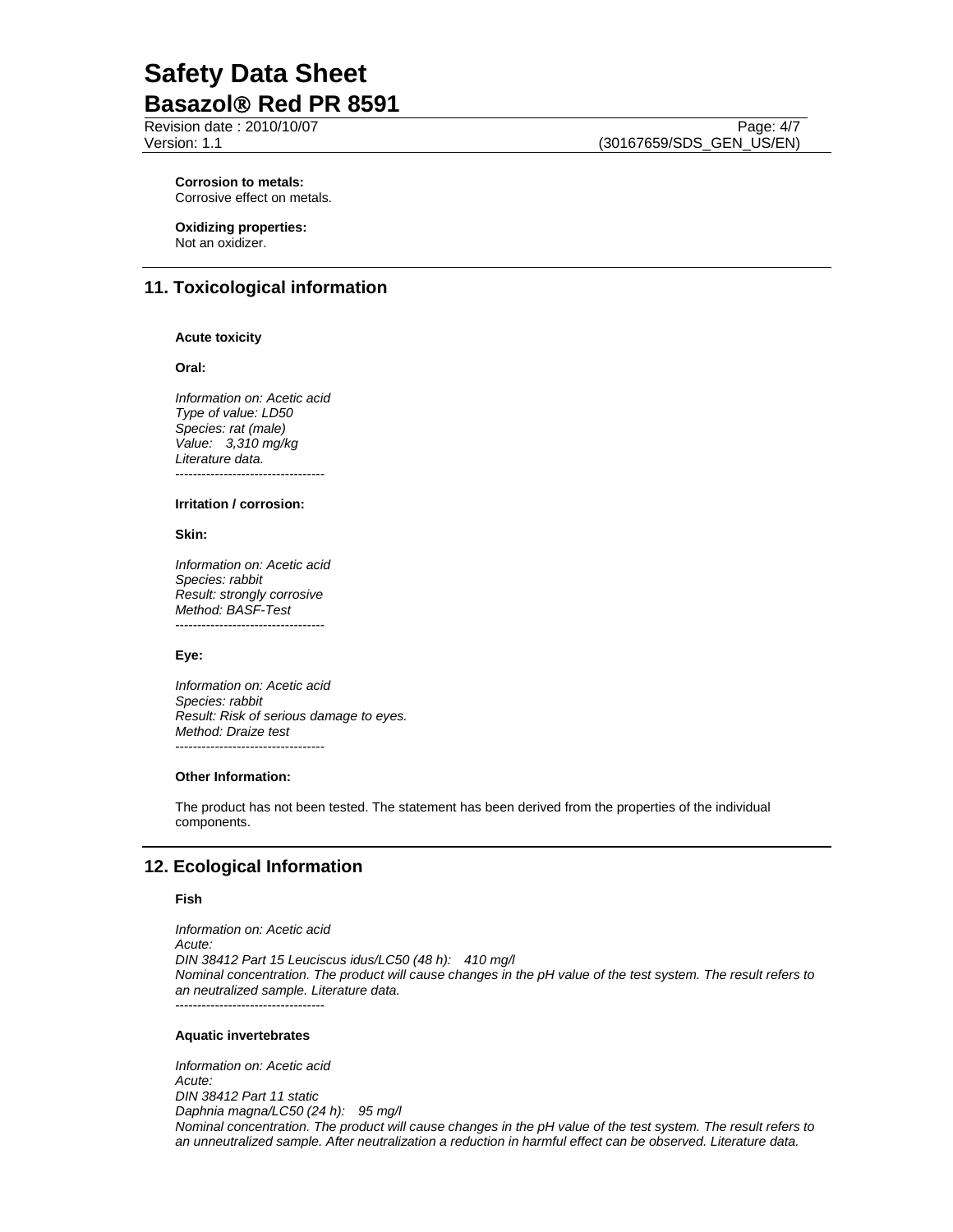Revision date : 2010/10/07 Page: 5/7

Version: 1.1 (30167659/SDS\_GEN\_US/EN)

----------------------------------

### **Aquatic plants**

*Information on: Acetic acid Toxicity to aquatic plants: DIN 38412 Part 9 static green algae/EC10 (192 h): 4,000 mg/l The product will cause changes in the pH value of the test system. The result refers to an neutralized sample. Nominal concentration. Literature data.*  ----------------------------------

#### **Microorganisms**

*Information on: Acetic acid Toxicity to microorganisms: DIN EN ISO 8192-OECD 209-88/302/EEC,P. C aerobic activated sludge, domestic/EC20 (0.5 h): 800 mg/l The product will cause changes in the pH value of the test system. The result refers to an neutralized sample.*  ----------------------------------

#### **Degradability / Persistence Biological / Abiological Degradation**

*Information on: Acetic acid Method of analysis: DOC reduction Degree of elimination: Evaluation:*  **Other adverse effects:** 

*Static test (aerobic),* 

The product has not been tested. The statement has been derived from the properties of the individual components. Do not discharge substance/product into sewer system.

## **13. Disposal considerations**

#### **Waste disposal of substance:**

Incinerate in a licensed facility. Do not discharge substance/product into sewer system. Dispose of in a licensed facility.

#### **Container disposal:**

Dispose of in a licensed facility. Recommend crushing, puncturing or other means to prevent unauthorized use of used containers.

**RCRA:** D002

## **14. Transport Information**

| <b>Land transport</b><br><b>USDOT</b> |                                                                 |
|---------------------------------------|-----------------------------------------------------------------|
| Hazard class:                         | 8                                                               |
| Packing group:                        | <b>UN 2801</b>                                                  |
| ID number:                            | 8. EHSM                                                         |
| Hazard label:                         | DYE, LIQUID, CORROSIVE, N.O.S. (contains ACETIC ACID, C.I.BASIC |
| Proper shipping name:                 | VIOLET 3)                                                       |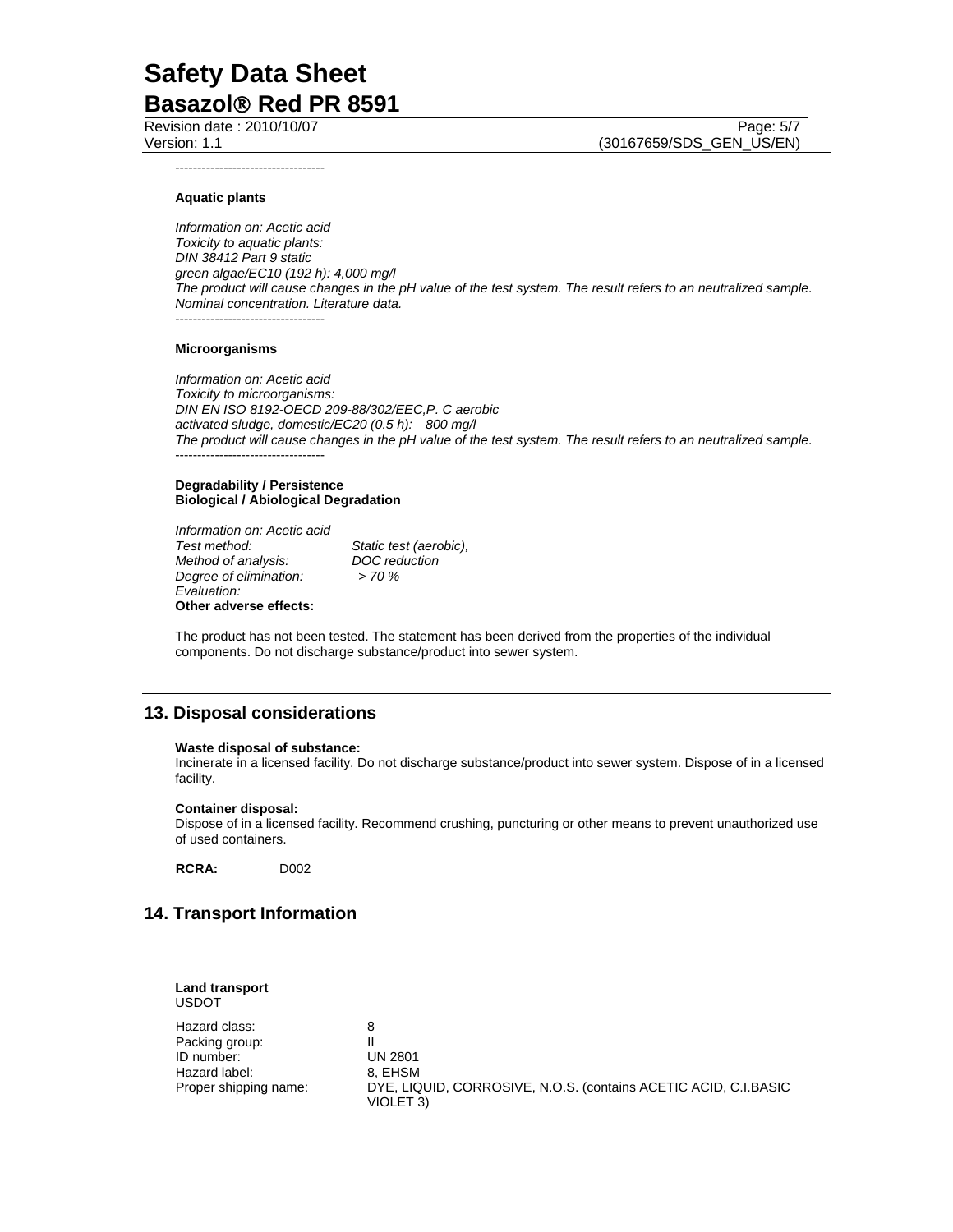| Revision date: 2010/10/07<br>Version: 1.1                                                                    | Page: 6/7<br>(30167659/SDS_GEN_US/EN)                                                                                                         |
|--------------------------------------------------------------------------------------------------------------|-----------------------------------------------------------------------------------------------------------------------------------------------|
| Sea transport<br><b>IMDG</b>                                                                                 |                                                                                                                                               |
| Hazard class:<br>Packing group:<br>ID number:<br>Hazard label:<br>Marine pollutant:<br>Proper shipping name: | 8<br>Ш<br><b>UN 2801</b><br>8, EHSM<br><b>YES</b><br>DYE, LIQUID, CORROSIVE, N.O.S. (contains ACETIC ACID, C.I.BASIC<br>VIOLET <sub>3</sub> ) |
| Air transport<br><b>IATA/ICAO</b>                                                                            |                                                                                                                                               |
| Hazard class:<br>Packing group:<br>ID number:<br>Hazard label:<br>Proper shipping name:                      | 8<br>Ш<br><b>UN 2801</b><br>8<br>DYE, LIQUID, CORROSIVE, N.O.S. (contains ACETIC ACID, C.I.BASIC<br>VIOLET <sub>3</sub> )                     |

# **15. Regulatory Information**

| <b>Federal Regulations</b>                           |                                           |                                                              |  |  |
|------------------------------------------------------|-------------------------------------------|--------------------------------------------------------------|--|--|
| <b>Registration status:</b><br>Chemical              | TSCA. US<br>released / listed             |                                                              |  |  |
| <b>OSHA hazard category:</b>                         |                                           | Chronic target organ effects reported; ACGIH TLV established |  |  |
|                                                      |                                           |                                                              |  |  |
| EPCRA 311/312 (Hazard categories):<br>Acute: Chronic |                                           |                                                              |  |  |
|                                                      |                                           |                                                              |  |  |
| <b>CERCLA RQ</b>                                     | <b>Chemical name</b><br><b>CAS Number</b> |                                                              |  |  |
| 5000 LBS<br>64-19-7                                  |                                           | Acetic acid                                                  |  |  |
| <b>Reportable Quantity for release:</b> 5,000 lb     |                                           |                                                              |  |  |
|                                                      |                                           |                                                              |  |  |
| <b>State regulations</b>                             |                                           |                                                              |  |  |
| <b>State RTK</b>                                     | <b>CAS Number</b>                         | <b>Chemical name</b>                                         |  |  |
| NJ, PA, MA                                           |                                           | 489909-5011/5018-P-CP                                        |  |  |
| MA, NJ, PA<br><b>PA</b>                              | 64-19-7<br>25265-71-8                     | Acetic acid<br>dipropylene glycol                            |  |  |
|                                                      |                                           |                                                              |  |  |

# **16. Other Information**

| <b>HMIS III rating</b> |               |                    |  |
|------------------------|---------------|--------------------|--|
| Health: 2¤             | Flammability: | Physical hazard: 0 |  |

NFPA and HMIS use a numbering scale ranging from 0 to 4 to indicate the degree of hazard. A value of zero means that the substance possesses essentially no hazard; a rating of four indicates extreme danger. Although similar, the two rating systems are intended for different purposes, and use different criteria. The NFPA system was developed to provide an on-the-spot alert to the hazards of a material, and their severity, to emergency responders. The HMIS system was designed to communicate workplace hazard information to employees who handle hazardous chemicals.

We support worldwide Responsible Care® initiatives. We value the health and safety of our employees, customers, suppliers and neighbors, and the protection of the environment. Our commitment to Responsible